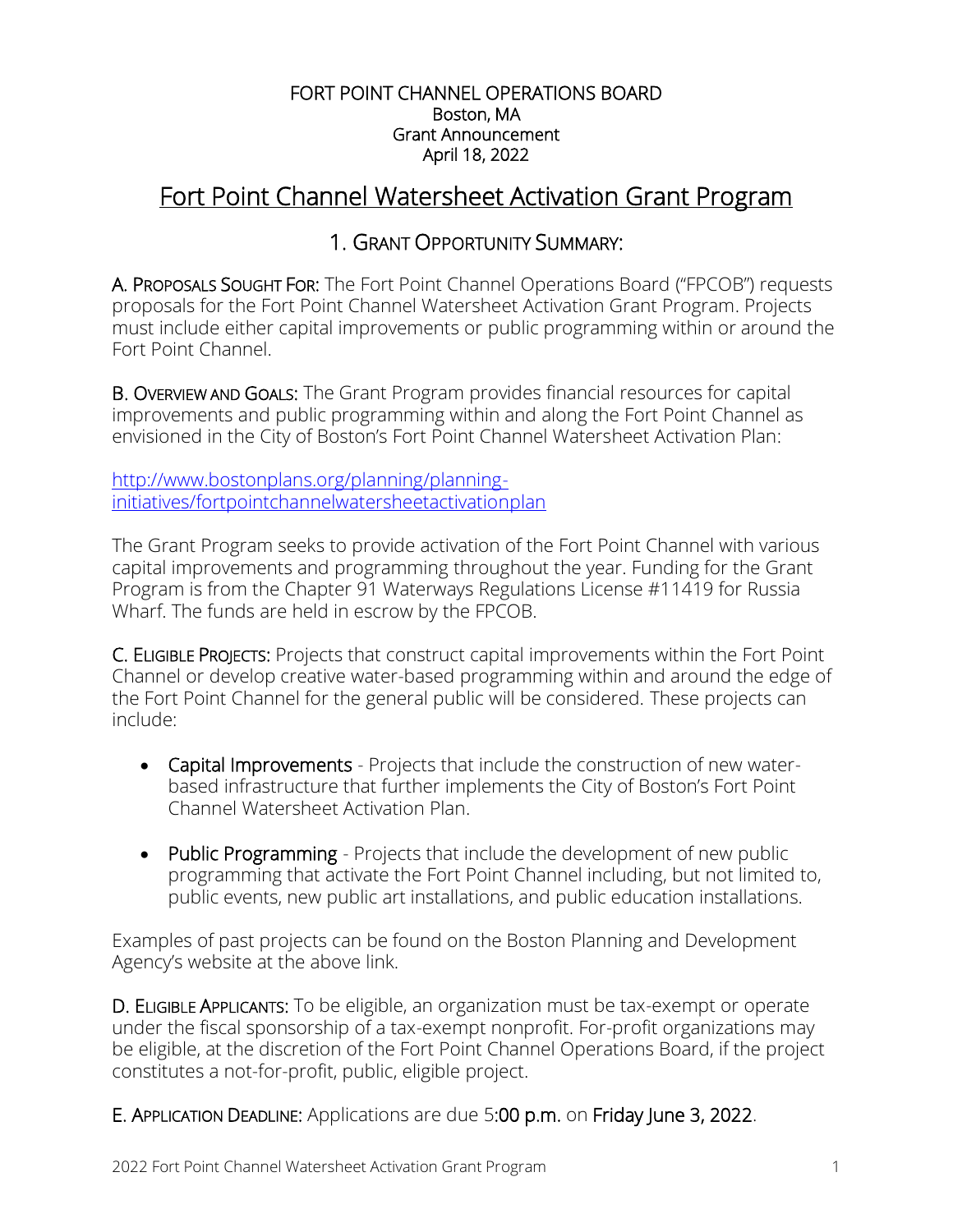F. FUNDING AVAILABILITY: The FPCOB expects to award approximately \$50,000 in total funding for the 2022 Grant Program. The FPCOB reserves the right to award more or less than \$50,000 at their discretion. Applicants can request up to \$50,000 in funding, though smaller amounts are typically awarded.

#### G. ANTICIPATED DURATION OF CONTRACT(S): Contracts are expected to be awarded by June 24, 2022. Projects must be completed by June 30, 2023 and reimbursement requested by August 31, 2023

H. CONTACT INFORMATION: Richard McGuinness

 Deputy Director for Climate Change & Environmental Planning Boston Planning & Development Agency 617.918.4323 [Richard.McGuinness@Boston.gov](mailto:Richard.McGuinness@Boston.gov)

#### 2. PERFORMANCE AND CONTRACT SPECIFICATIONS

A. ELIGIBLE APPLICANTS: To be eligible, an organization must be tax-exempt or operate under the fiscal sponsorship of a tax-exempt nonprofit. For-profit organizations may be eligible, at the discretion of the Fort Point Channel Operations Board, if the project constitutes a not-for-profit, public, eligible project. Previous grantees are eligible, but are required to demonstrate increasing financial self-sustainability.

B. ELIGIBLE PROJECT(S)/SCOPE(S) OF WORK: Projects must meet all of the following eligibility criteria, as determined by the Fort Point Channel Operations Board:

1. Projects must fall into one of the following categories:

#### o Capital Improvements

- Projects that include the construction of new water-based infrastructure that further implements the City of Boston's Fort Point Channel Watersheet Activation Plan, including, without limitation, the following:
	- Public water transportation infrastructure;
	- Public facilities for water-based recreational activities;
	- Floating barges for public art, education, events, and other programs open to the public;
	- Facilities for visiting vessels of historic and cultural importance;
	- And more

#### o Public Programming

▪ Projects that include new public programming and/or events that activate the Fort Point Channel including, without limitation, the following: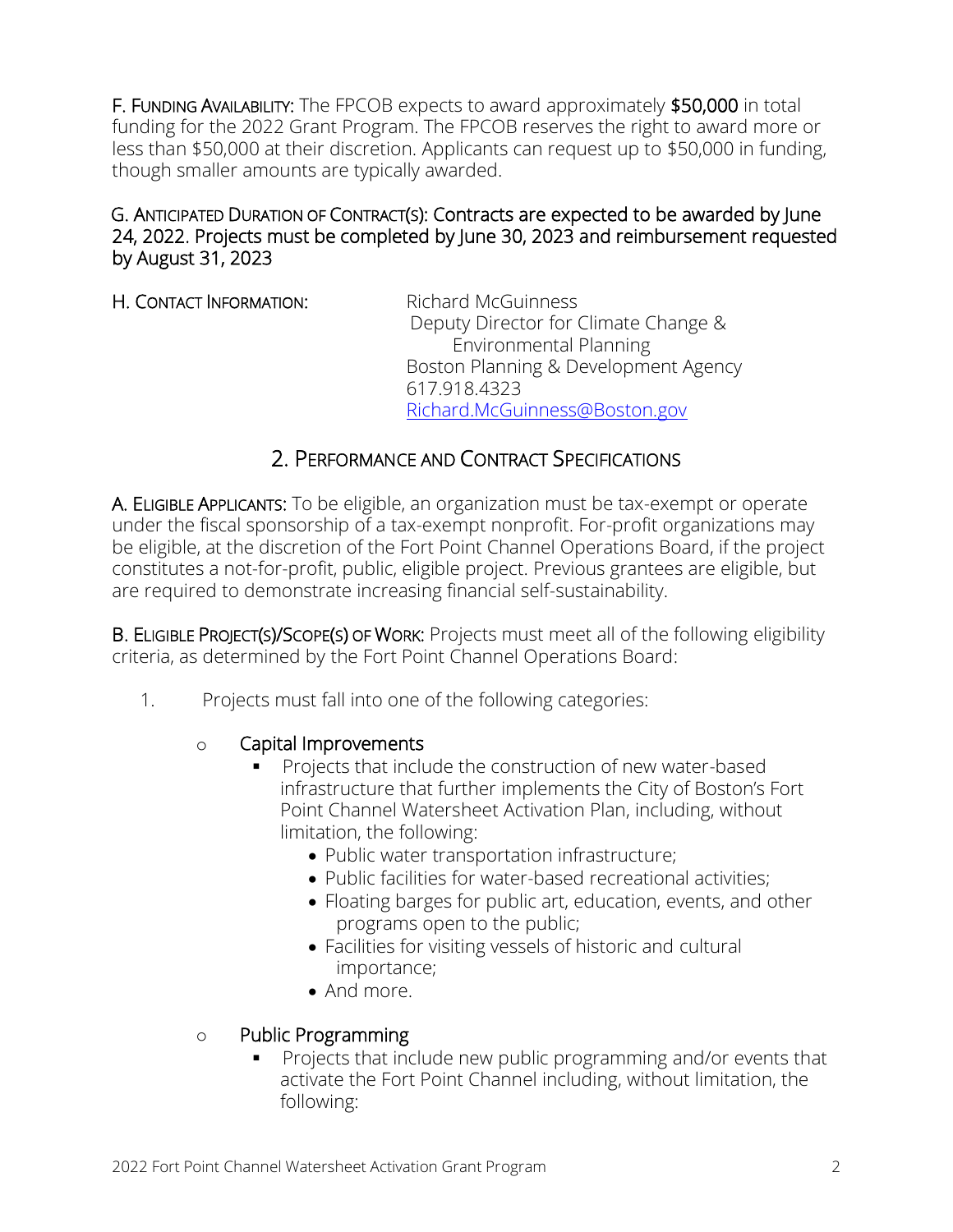- Public events:
- New public art installations;
- Public education installations;
- And more.

Types of projects not eligible for funds include, but are not limited to:

- o Reimbursements or funds for capital improvements or public programming required by Chapter 91 Waterways Licenses.
- 2. The project must be consistent with the City of Boston's Fort Point Channel Watersheet Activation Plan.
- 3. The project must have the consent of the property owner on which the project is to be located.
- 4. The project must have all necessary approvals or demonstrate that all necessary approvals can be secured prior to project commencement.

C. FUNDING AVAILABILITY: The FPCOB expects to award approximately \$50,000 in total funding for the 2022 Grant Program. The FPCOB reserves the right to award more or less than \$50,000 at their discretion. Applicants can request up to \$50,000 in funding, though smaller amounts are typically awarded.

D. PROJECT TERMS: A final award is subject to successful negotiation of a final scope of services. Please note that the Fort Point Channel Operations Board does not guarantee that any contracts may result from this RFP or that any particular funding level will be awarded. It is anticipated that projects could commence immediately upon award announcement.

Awardees that do not meet the deadlines and conditions of the program will not be eligible for reimbursement.

E. ANTICIPATED DURATION OF CONTRACTS: Projects must be completed in their entirety by June 30, 2023 and reimbursement requested by August, 31 2021, unless granted a project extension from the FPCOB. Any awardee that does not meet the deadlines and conditions of the program will not be eligible for reimbursement.

F. DELIVERABLES, OWNERSHIP, AND CREDIT DUE: Resulting products, including public art, shall be private property, but used publicly during the length of the installation or event. In promoting and advertising, and when possible while on display, awardees shall include the following credit language, including beyond the grant timeframe: "This project was supported by a grant from the Fort Point Channel Operations Board with funds from the Chapter 91 Waterways Regulations License #11419 for Russia Wharf, now Atlantic Wharf. The Fort Point Channel Operations Board is made up of representatives from the City of Boston, the Executive Office of Energy and Environmental Affairs, and the Fort Point Channel Abutters Group, who oversee the implementation of public benefits required from private development along the Fort Point Channel." When requesting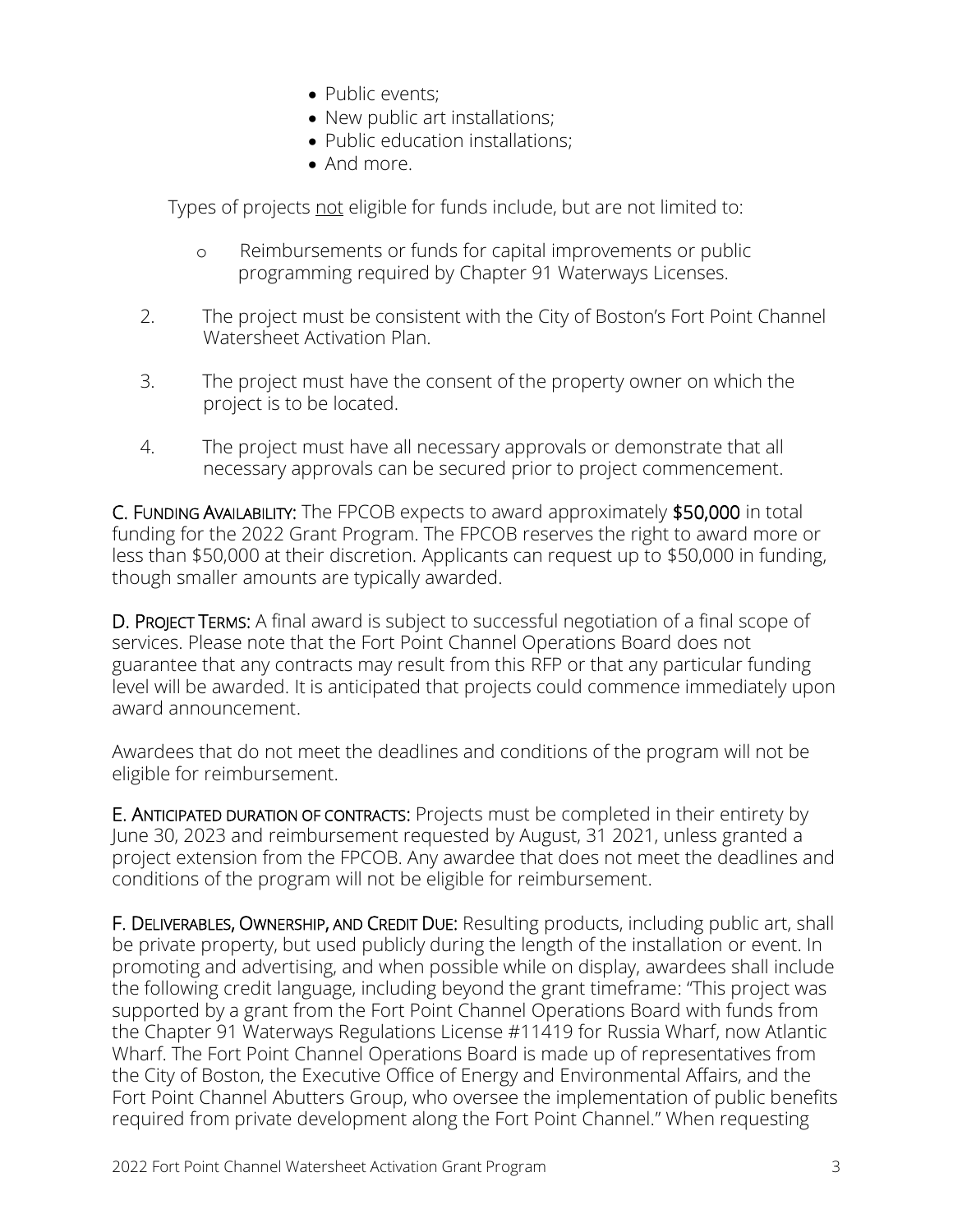reimbursement, grantees must provide a narrative summary (with photos, if possible) of their project and metrics (e.g. number of attendees, social media traffic), if available.

H. INVOICING: The payment procedure for projects is typically reimbursement for costs incurred for the project during the project period. Partial upfront payments can be requested in the grant application. Such upfront payments are at the discretion of the FPCOB and should be requested at the earliest opportunity. If a project's budget deviates from the approved proposal, the FPCOB reserves the right to reject any reimbursement request unless the changes are approved prior to expenditure.

### 3. INSTRUCTIONS FOR APPLICATION SUBMISSION

A. EVALUATION CRITERIA: Applicants must submit a completed application that includes all of the required supporting materials, agree to the program conditions, and meet the eligibility requirements in order to be considered for a grant award. The Fort Point Channel Operations Board will evaluate all proposals based on criteria listed below. The FPCOB reserves the right to reject any or all proposals.

Proposals will be evaluated based on the following criteria:

#### 1. Project Description

- Does the project meet all of the eligibility criteria?
	- o Is the project an eligible capital or programming project?
	- o Is the project consistent with the City of Boston's Fort Point Channel Watersheet Activation Plan?
	- o Does the applicant have the consent of the property owner on which the project will be located (if applicable)?
	- o Does the project have all necessary approvals, or demonstrate that all necessary approvals can be secured prior to project commencement?

#### 2. Project Approach

- Are project goals and public benefits defined?
- Does the proposal demonstrate that the project will result in tangible shortand/or long-term public benefits?
- What is the duration and/or frequency of the project?
- Does the project promote the public's use of the watersheet or waterfront 24/7, at nights, and/or during the shoulder and off-seasons (e.g. winter)?
- Are the goals realistic and achievable within the time frame of the grant?
- Does the project complement current programs and efforts in and around the Fort Point Channel?
- Does the project reach a large, diverse audience? Does it attract pedestrian traffic to the Fort Point Channel? Will it attract repeat visitors/users?
- Does the project contribute to the cultural vitality of the community as a whole?
- Does the project demonstrate meaningful representation of Boston's diverse communities or meaningfully serves a historically under-supported constituency?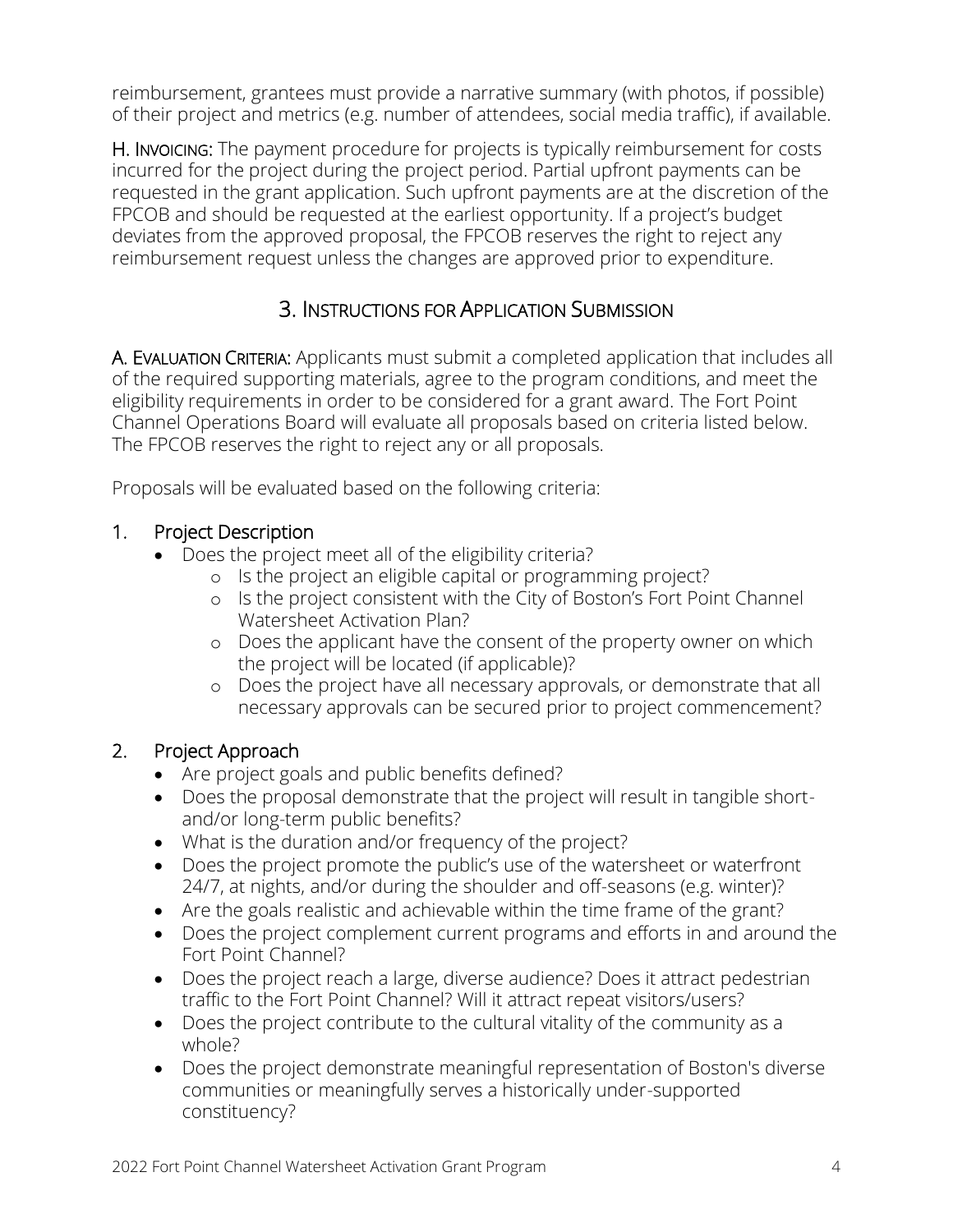• How will the success of the project be measured?

#### 3. Project Budget

- Is the proposed approach cost effective?
- Is the budget reasonable?
- Does the project have outside matching funds? Does the project leverage outside funding?

#### 4. Project Viability

- If the project does not have all necessary permits, is the project likely to receive all necessary permits?
- Is the timeline reasonable for the work proposed?
- Has the proponent identified and demonstrated the support of appropriate partners?
- Has the applicant included an operation and maintenance plan and made a strong commitment to long-term operation and maintenance of the structure?

#### 5. Applicant Strength

• Is the applicant qualified to manage the project?

#### 6. Quality and Responsiveness of Proposal

- Is the application complete and well-organized?
- Have all requested materials been submitted?

#### 7. Organizational/Financial Sustainability (If Applicable)<sup>1</sup>

• Has the applicant provided evidence of or demonstrated increasing financial self-sustainability (i.e. is the applicant growing less reliant on grant funds for repeat/regular programming)?

B. APPLICATION SUBMISSION INSTRUCTIONS: Submit one (1) original proposal with appropriate signatures, six (6) double-sided copies of the proposal on recycled paper, and one (1) electronic file to:

Richard McGuinness Deputy Director for Climate Change & Environmental Planning Boston Planning & Development Agency 1 City Hall Square Boston, MA 02201 [Richard.McGuinness@Boston.gov](mailto:Richard.McGuinness@Boston.gov)

When submitting applications, please minimize/eliminate the use of non-recyclable materials such as plastic or vinyl binders, folders, and covers.

The attached grant application must be complete, including the attached application and required supporting materials listed in the application, and must be received by the proposal deadline.

<sup>&</sup>lt;sup>1</sup> This criterion applies only to previous grantees.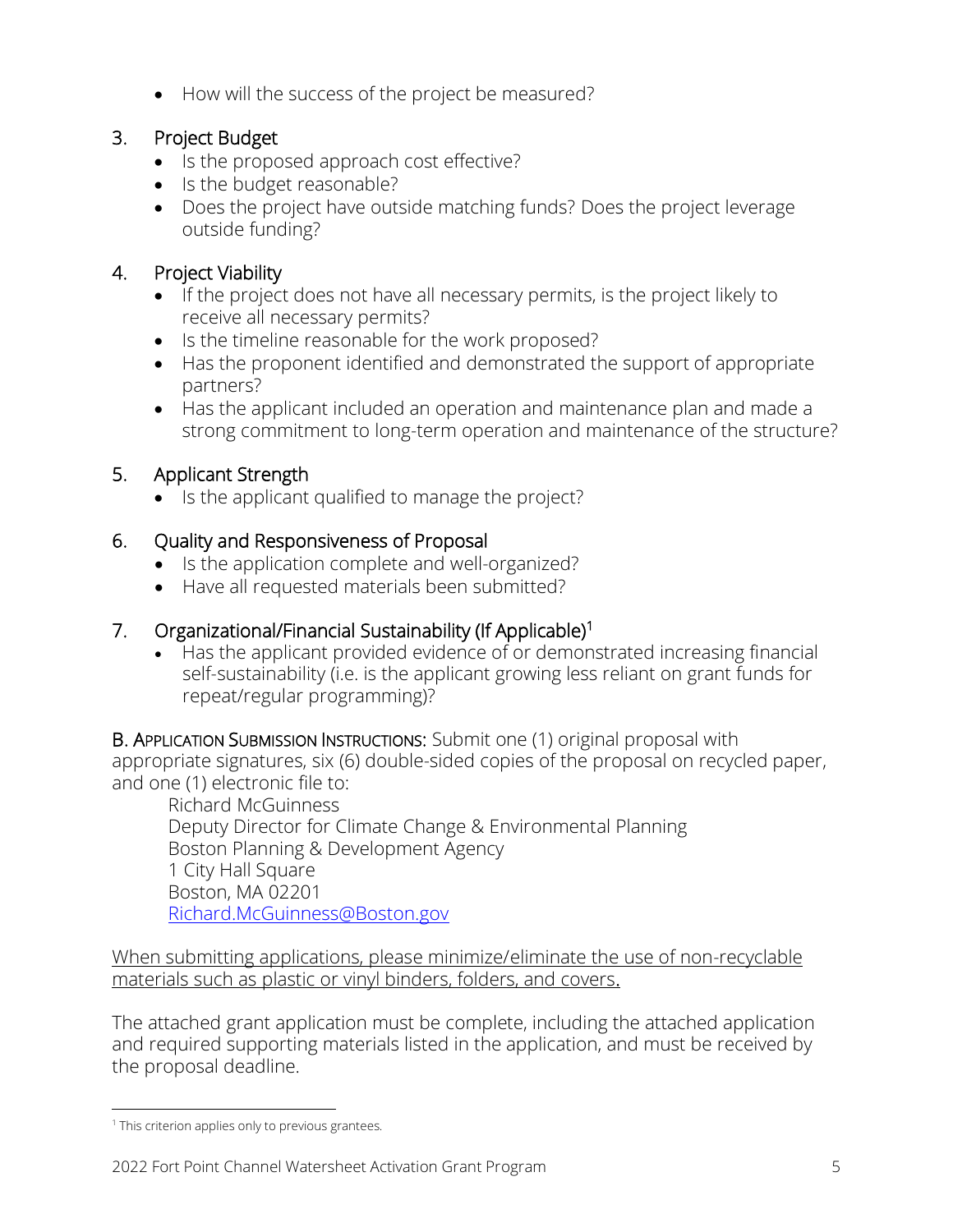# 2022 Fort Point Channel Watersheet Activation Grant Program

## APPLICATION

Project Title:

Name of Applicant:

### Contact Information

Name:

Department:

Phone:

Fax:

Email:

Address:

Amount Requested:

Total Project Cost:

Project Summary (briefly describe the proposed project):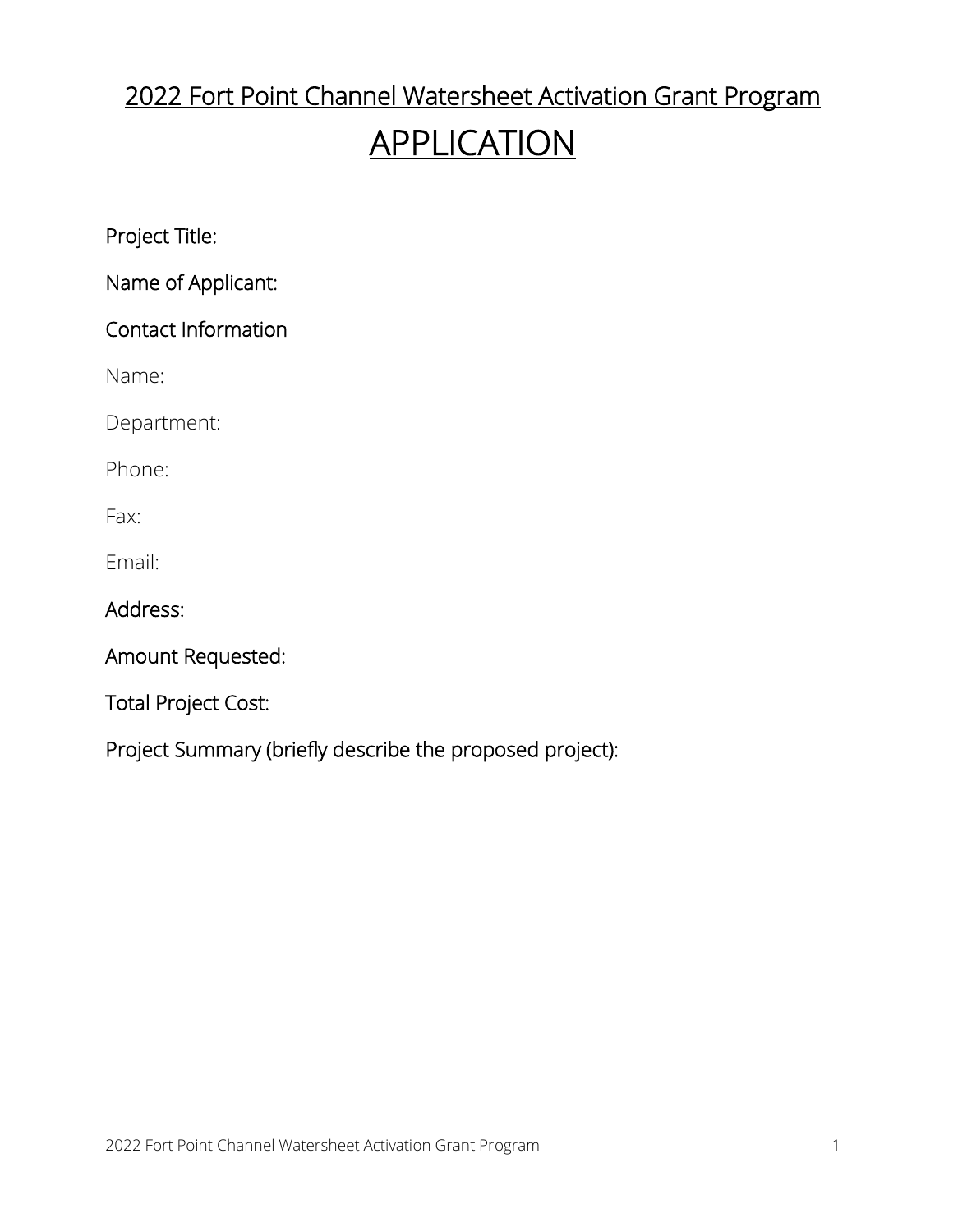# 2022 Fort Point Channel Watersheet Activation Grant Program APPLICATION

The application must contain clear and concise narrative responses (and supporting graphics, maps, or tables as necessary) to each of the following sections. Note that the last section calls for supporting documentation.

- 1) Project Description: Describe the project in detail, including how the project complies with the eligibility criteria. Provide a context map, site plan, sketches, detailed drawings, renderings, photos, and 3D models as appropriate. Discuss how the project is consistent with the Fort Point Channel Watersheet Activation Plan. If applicable, provide a letter of consent from the property owner on which the project will be located. Provide detailed information regarding the permits that will be necessary for the project to be implemented, and whether the permits have been secured. If the permits have not been secured, provide an estimated timeline for permitting. If the project includes programming, explain how the project provides new public programming along the channel. If the project includes a series of events or workshops, provide detailed information regarding the number of events, duration of the series, hours of operation, etc.
- 2) Project Approach: Explain the goals and objectives of the proposed project, and how the project will benefit the public. Clearly describe the specific tasks to be completed (i.e., scope of work) along with an estimated project timeline. Describe how the project compliments other activation efforts around the Fort Point Channel, any short-term or long-term benefits, the duration and/or frequency of the project, and how the project will reach a diverse audience. If you have been previously awarded a grant from the Fort Point Channel Operations Board, describe how the current proposal differs from and builds upon the previous project. Describe in detail the intended audience/user and how the project will be marketed to the public to reach a large, diverse audience. Describe how the project contributes to the cultural vitality of the community as a whole and demonstrates meaningful representation of Boston's diverse communities or meaningfully serves a historically under-supported constituency.

Provide a marketing/public outreach strategy that includes social media.

- 3) Project Budget: Explain the proposed budget in detail (grant funds requested, total project cost, and other project funds). Include an estimated cost associated with each task and how each task will be funded, indicating which costs will be funded by this grant. Indicate whether you are applying to any additional funding sources to support this or related projects. If yes, please identify the funding sources as well as the anticipated funding cycle/time-line.
- 4) Project Partners: Describe the level of support and coordination for the project. Provide letters of support from all organizations identified in the project proposal as participating in the project. Provide detailed information regarding short-term and/or long-term maintenance of the project.